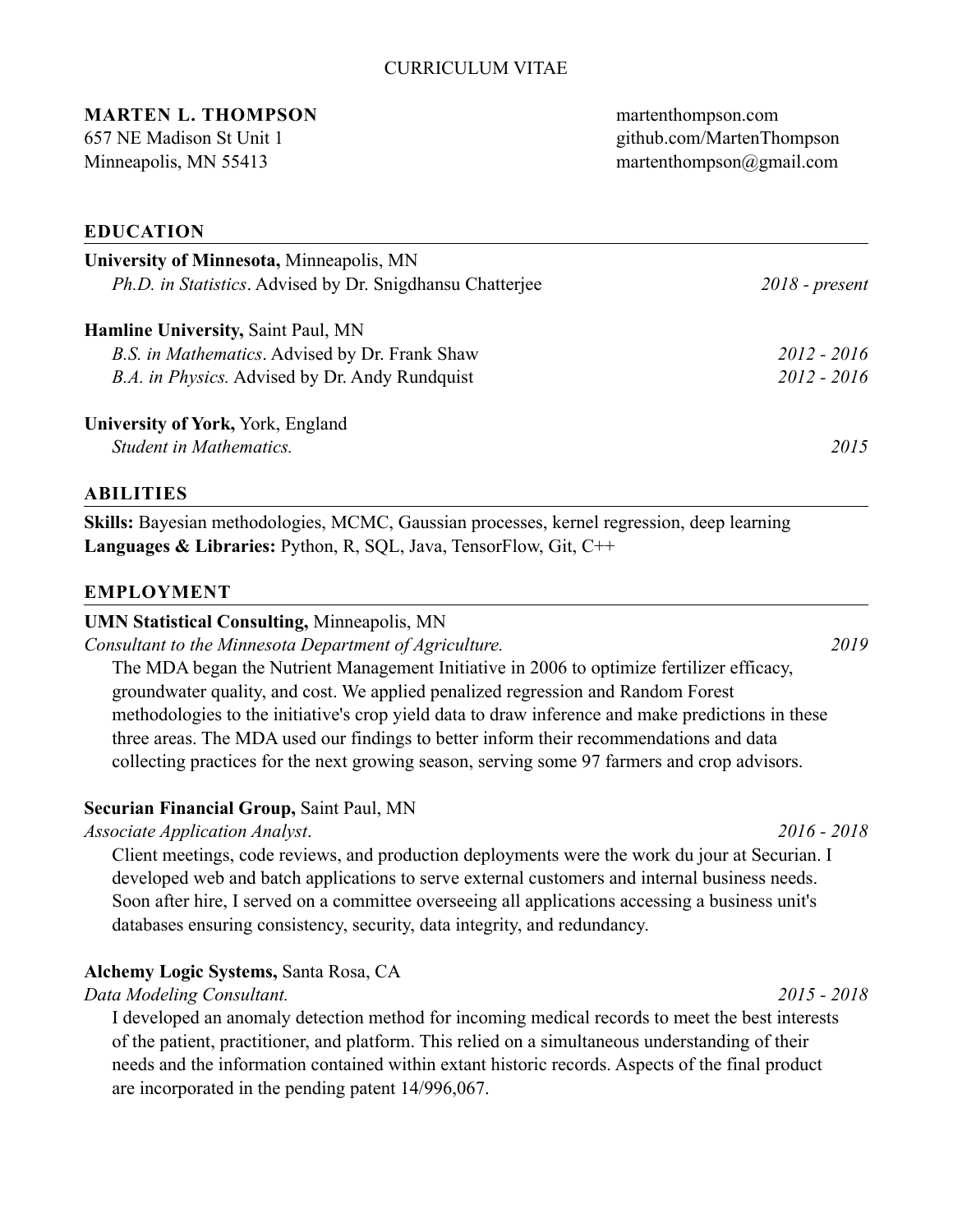# **SOFTWARE**

| Colab Spellcheck - Chrome Web Store<br>github.com/MartenThompson/colab spellcheck                                                                              | 2021          |
|----------------------------------------------------------------------------------------------------------------------------------------------------------------|---------------|
| <b>PATENTS</b>                                                                                                                                                 |               |
| USPTO Application 14/996,067<br>Methods of Obtaining High Accuracy Impairment Ratings and to Assist Data Integrity in the<br><b>Impairment Rating Process.</b> | 2016          |
| PRESENTATIONS AND INVITED TALKS                                                                                                                                |               |
| Joint Statistical Meeting - American Statistical Association<br>Network Autoregression of the COVID Burden                                                     | 2021          |
| The American Physical Society - April Meeting<br>Computational Medical Apportionment Determination for Impairment Ratings                                      | 2017          |
| National Conference on Undergraduate Research<br>Modeling the Helcoseir                                                                                        | 2014          |
| Physics Patrol Webinar<br>Invited speaker                                                                                                                      | 2014          |
| Minnspire College Housing Conference<br>Invited speaker                                                                                                        | 2014          |
| <b>HONORS AND AWARDS</b>                                                                                                                                       |               |
| <b>Interdisciplinary Health Data Competition, University of Minnesota</b><br>Finalist team, 2nd place                                                          | 2021          |
| Bernard H. Lindgren Teaching Assistant Award, University of Minnesota                                                                                          | 2020          |
| <b>Lund Speaking Competition, Hamline University</b><br>2nd Place                                                                                              | 2016          |
| <b>Scholarships, Hamline University</b>                                                                                                                        |               |
| Fulford-Karp Scholarship                                                                                                                                       | 2014          |
| Kent H. Bracewell Scholarship                                                                                                                                  | 2014          |
| Dale Irwin Hayes Scholarship<br>Presidential Merit Scholarship                                                                                                 | 2013<br>2012  |
| <b>TEACHING</b>                                                                                                                                                |               |
| <b>Instructor, University of Minnesota</b>                                                                                                                     |               |
| Python and Statistical Analysis Short Course (creator and instructor)                                                                                          | 2021          |
| <b>Teaching Assistant, University of Minnesota</b><br><b>STAT 4893W</b>                                                                                        | $2019 - 2021$ |